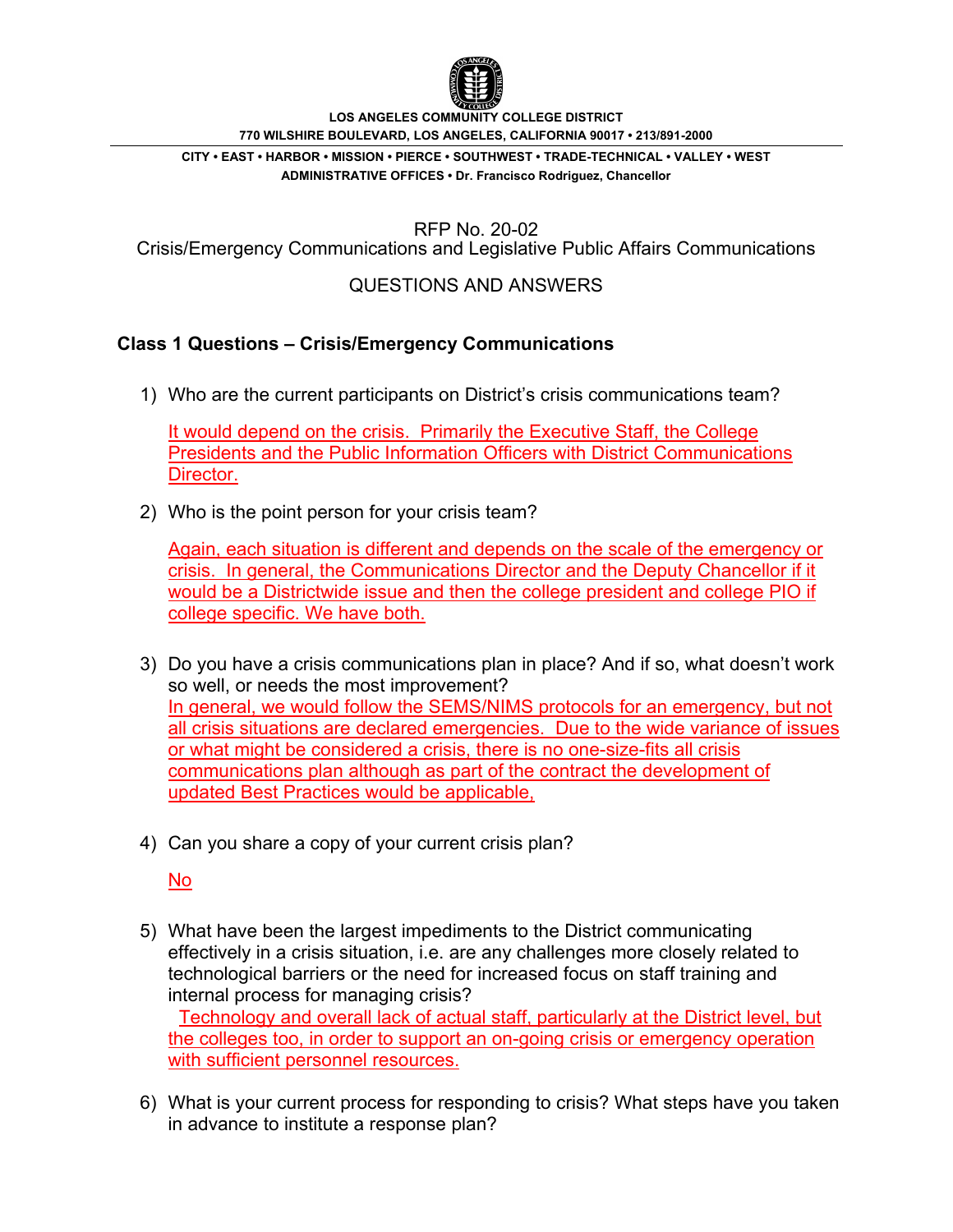The PIO Team and Communications Director have FEMA ICS training for EOC operations. The team meets regular to discuss issues, work on professional development and practice with available technology such as smart phone app for process to issue emergency or crisis communications.

7) In the event of a crisis, have you identified the necessary public advocates for your message? Have those individuals received media and message training sufficient for their role as a message carrier?

Each crisis or topic of a crisis would be different and therefore the specific appropriate public advocates to help address a crisis would be identified, as available, and given proper support.

The Public Information Officers at each college do have media and messaging training

8) Is there an incumbent vendor? Are they invited to participate in this RFP?

There is no full-service vendor currently engaged to perform the full scope of work as outlined in this RFP.

9) Can the District share examples of current or past social media campaigns and/or collateral materials?

Within the context of this RFP for crisis and/or emergency communications, there is no past social media campaign and/or collateral materials. Specific to the current, COVID-19 situation, all such crisis and/or emergency communications are posted on the District's website, [www.laccd.edu](http://www.laccd.edu/) and, specifically, at [www.laccd.edu/coronavirus](http://www.laccd.edu/coronavirus) All social media postings are on the District's main Facebook account and Twitter accounts with additional info posted on its Instagram account.

Facebook:<https://www.facebook.com/LACCD/>

Twitter: <https://twitter.com/laccd>

Instagram: [https://www.instagram.com/laccd\\_edu/](https://www.instagram.com/laccd_edu/)

10) Does the District anticipate support for print advertising, such as bus shelter and billboard ads?

Within the context of this RFP for crisis and/or emergency communications, it is unlikely that they District would support print advertising for bus shelters or billboard ads.

11) Does the District have a budget cap or budget range being allocated for both crisis/emergency communications and legislative public affairs communications support?

No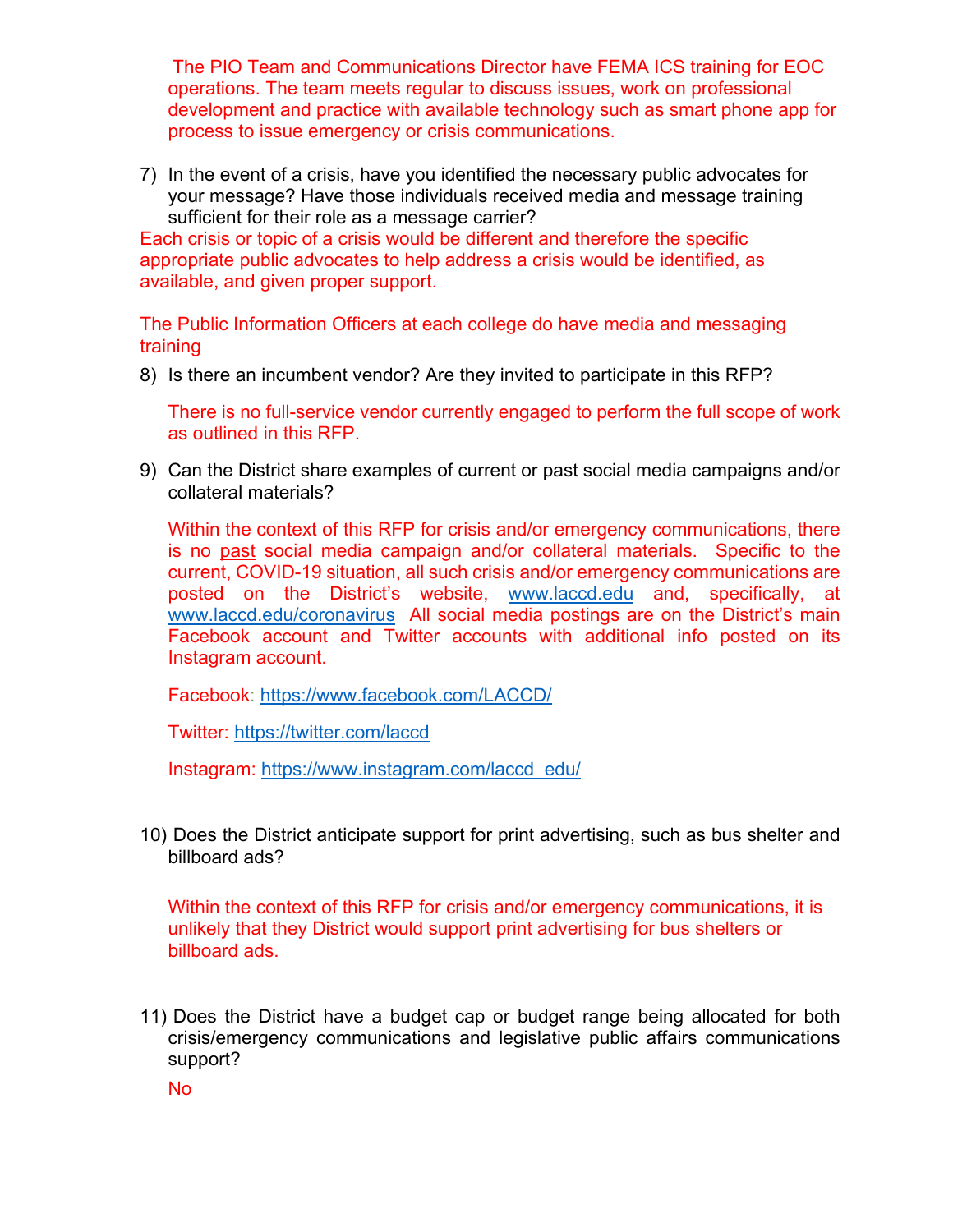12) Section II-K: Will submitting agencies have the ability to redact certain information considered proprietary or competitive in nature (i.e. billing structure, bid amounts, etc.) before the become part of the public record?

NO, all information submitted for consideration within your proposal becomes public record of the firm that is selected and enters into an agreement with the LACCD. Information provided by all other proposers not entering into an agreement with the LACCD can after an agreement is awarded to other request specific proprietary and competitive information redact from other none District inquiries.

13) Section III-J: In light of State and Countywide shelter-in-place requirements, is the District still requiring hard copies of proposals to be mailed or hand-delivered to its Contracts Office, or will an option to submit them electronically be made available? Will someone be on-site at the Contracts Office to receive hard copy proposals prior to the submission deadline?

**No** changes have been made in the method of delivery of written proposals, no electronically delivered proposals will be accepted. **Yes**, there are staff members of the Contracts Office to receive proposal packages prior to the submission deadline.

14) Section E-a: Due to the sensitive nature of crisis communications work, can examples of past work plans, measurement tools and other deliverables be presented anonymously or in a more generalized case study format to preserve client confidentiality?

Removal of clients' names can be done; however, the requirement is to see real work created and made use of by your clients'.

15) Section E-a: Does the District have separate internal teams and/or external vendors who will be responsible for active crisis management and work in coordination with a communications team? If so, who are the members of those teams and how are roles/responsibilities delineated? Or will the communications team also be expected to take primary ownership of an entire crisis situation?

See question 1.

The primary internal team would be the District's Communications Director and the Public Information Officers/PR Managers, per college, plus the college presidents and additional District/College executive or management staff as needed, per issue.

The purpose of this RFP would be to establish one or more external vendors who would work with this internal team per issue as needed in which primary roles and responsibilities would be determined.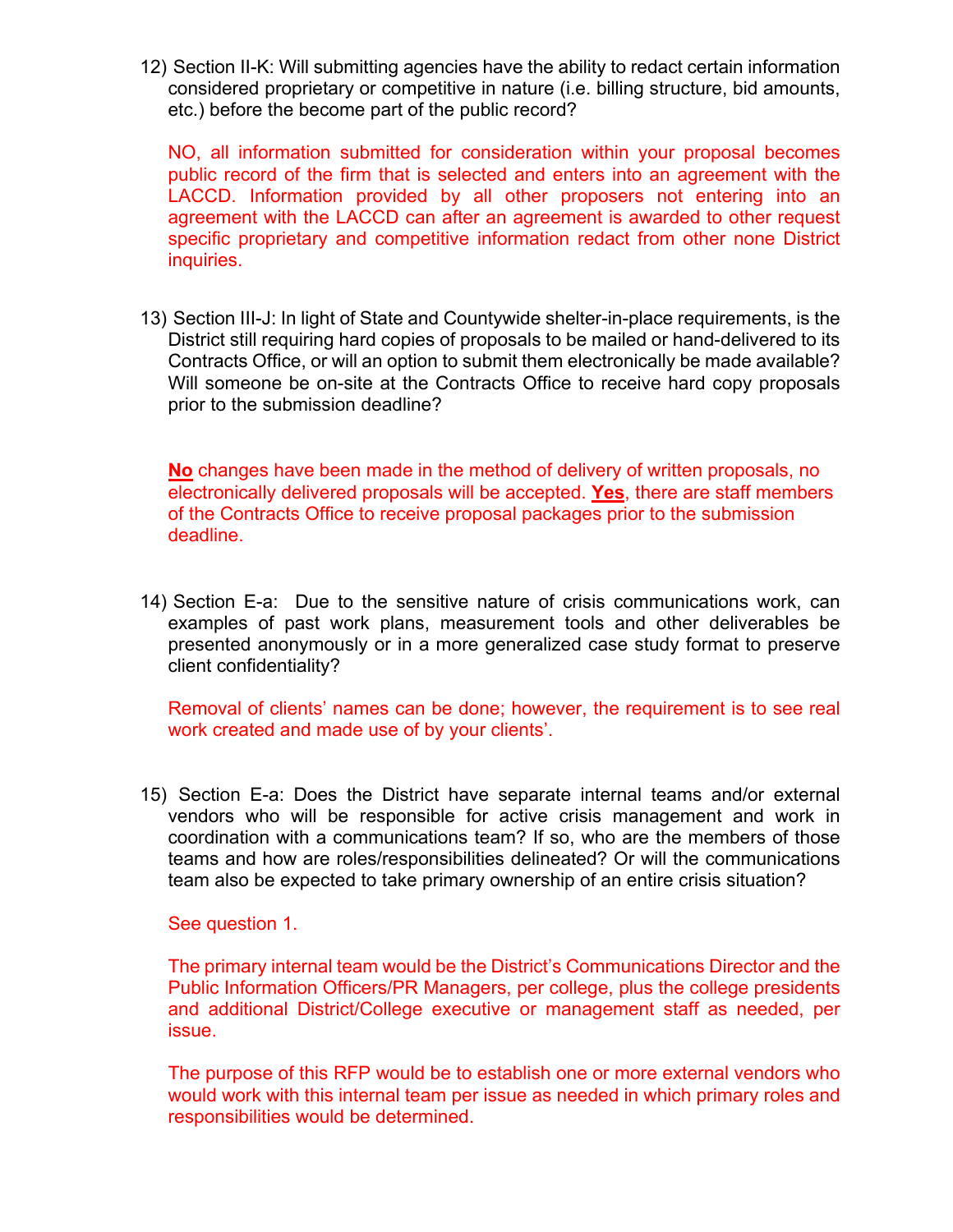For pre-established crisis scenarios, such as an active shooter, or large natural disasters, those roles are already delineated per ICS/FEMA protocols.

16) Section E-a: Does the District already have a crisis communications plan or existing protocols in place? If so, can and will they be shared with bidding agencies either in advance of the RFP due date or after a contract is awarded?

See questions 3 & 4 above

17) Section V-b: Since the interview questions will be standardized across all the firms that are selected to participate in in-person interviews, will these questions be provided to the firms in advance?

NO.

18) Is there a page limit for the RFP submission? And is there a preference on the format of the RFP response? (PowerPoint, Memo, etc.)?

There is no set page limit to a proposal response, however the inclusion of material to just add material that is not specific to the requested RFP needs should not be included. Follow the requirements of requested information of the RFP and the specific forms that must be completed and returned with each proposal. Preference would be MS-Word and no MS-PowerPoint.

19) Does the contracted vendor require that everyone working on this project be located in the greater Los Angeles area?

NO. However any travel cost required would be at the proposers own cost as incurred and not passed onto the District.

20) Since the RFP requires work samples, for crisis materials are redacted materials allowed to protect the client's identity?

See # 14. Names may be redacted; however, work materials must be true and actual used work product.

21) Can proposer's work with subcontractors for the development of translated collateral?

If this question is asking can you subtract out translation work, then the answer is YES. Any other reason for this question is not being considered.

22) Is a separate design/production budget for public facing collateral that may be part of this campaign, or will the creation of designed collateral be done by the LACCD?

There is no specific campaign, per se, for crisis / emergency communications. Such incidents are situational. Therefore, no separate, pre-established budget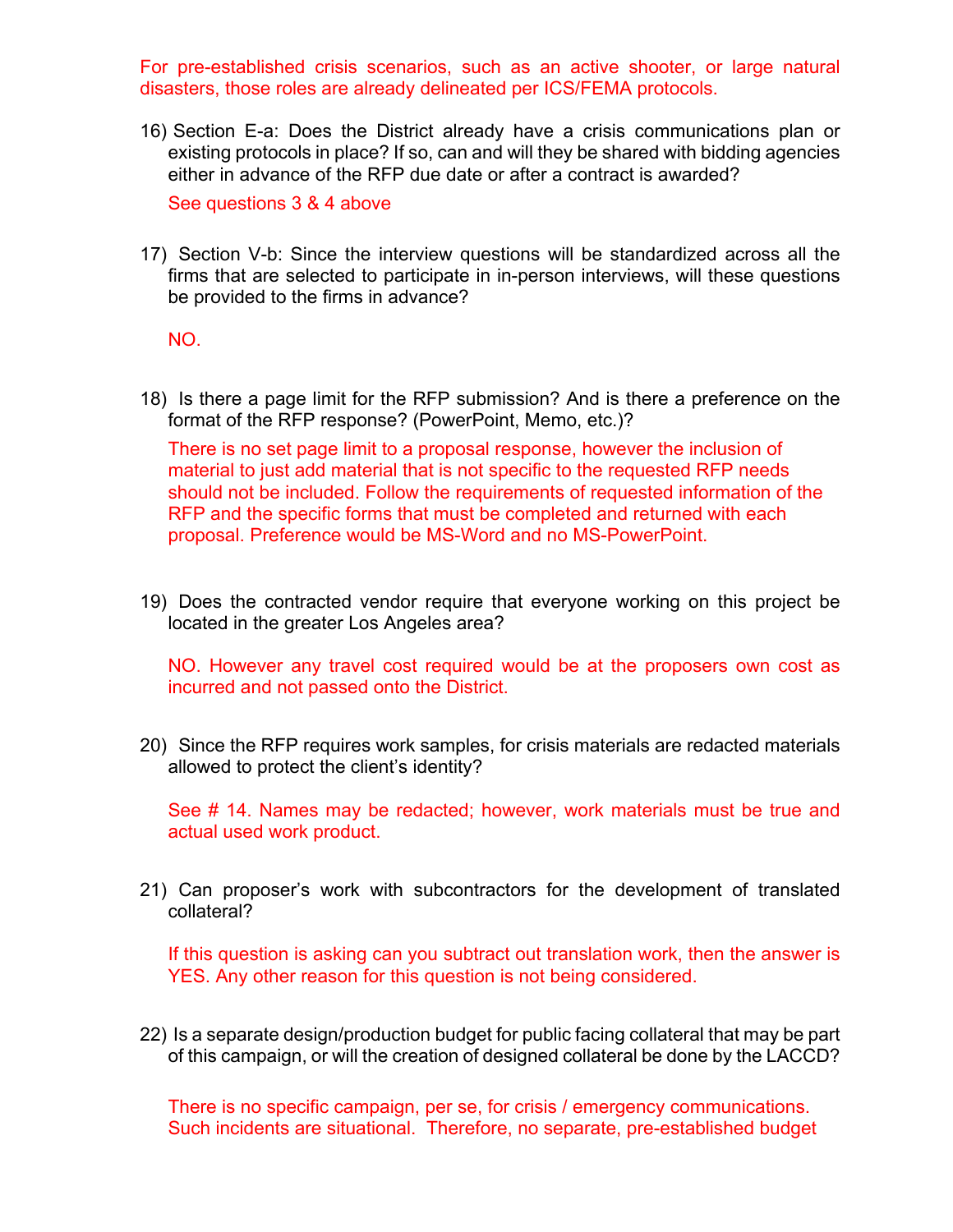for public facing collateral for a (crisis/emergency communications) campaign has been established.

23) What kinds of external and internal communication challenges does LACCD currently face?

Lack of internal resources, thus the need for outside assistance. External issues, or crisis/emergency issues, in general, are wide-ranging and can happen at any time for any reason. For example, when this RFP was originally release, there was no such thing as the COVID-19 health emergency. Likewise, earthquakes, fires, active shooters, crisis personnel issues, lawsuits, and other activities such as leaks of confidential information to the news media or responses to sensitive PRAs can constitute a short- or long-term crisis or emergency that are both unpredictable, yet must be responded to in a timely manner.

24) What considerations are being made when communicating COVID-19 to your student body, staff, faculty, and board?

Timely, accurate information to be distributed as quickly as possible.

25) How effective has the LACCD been with communicating COVID-19 to the community?

LACCD has not established any independent measurement tools regarding communicating about the current COVID-19 situation to the public or the community at large. A recent internal survey with students, however, showed about 87 percent feel well-informed by the District and the colleges on the response to the COVID-19 health emergency. Other online analytics for social media also show extensive audience reach for many posts that exceed followers. For example, the District's FB account has about 5,600 followers, but FB shows the audience reach for an update on the status of chromebooks for students exceeded 7,800.

26) What is the LACCD hoping to achieve through a public affairs campaign?

See questions and answers in Class 2 Questions below.

27) Would the LACCD spokespeople require media training?

Possibly. Some may require new or updated training.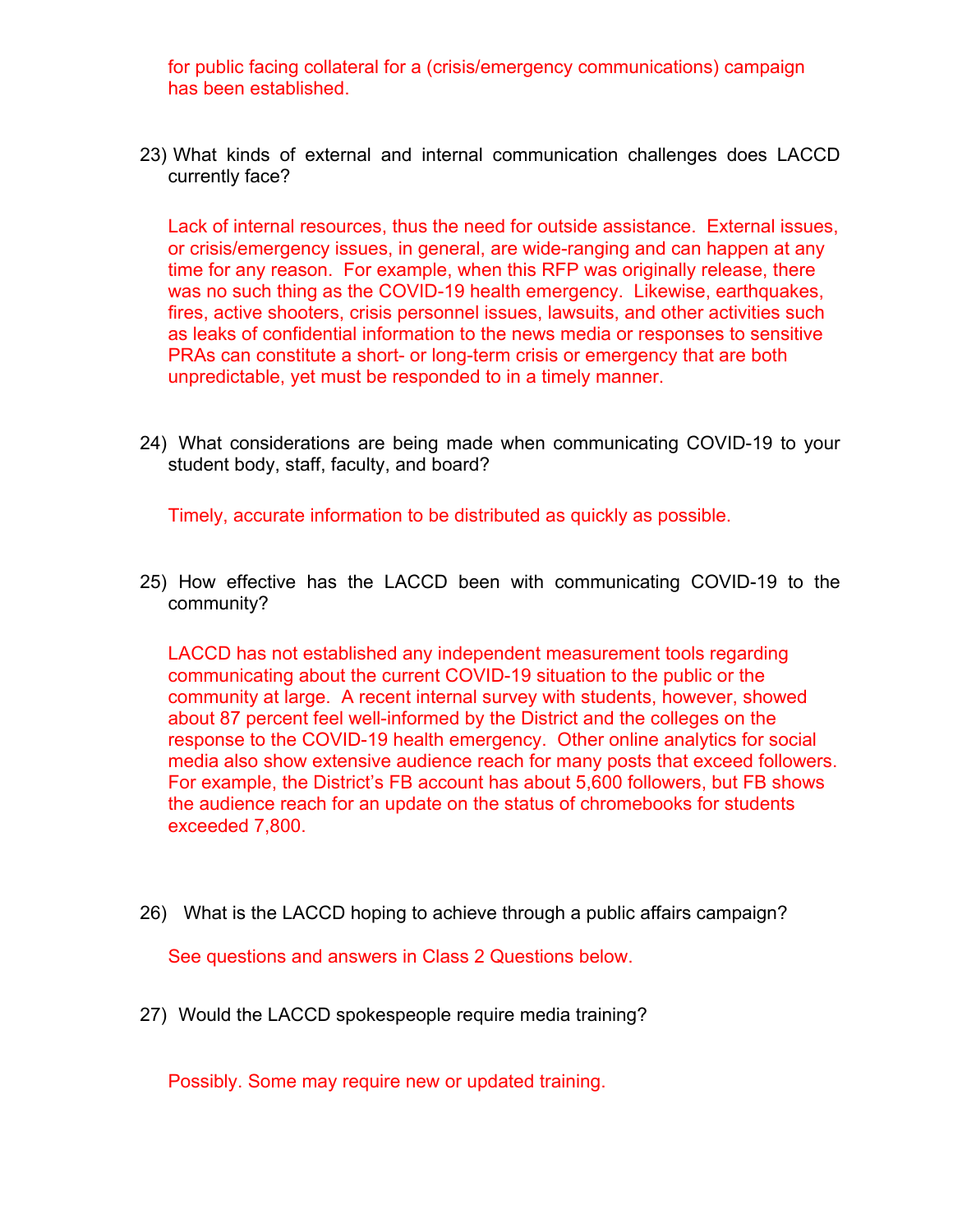28) Section IV, Item E: Provide evidence of completed work. Please advise as to what types of proof of work are acceptable?

The decision on appropriate examples of completed work is up to the responders to this RFP. Examples of work submitted should show a responder's expert ability to provide services as outlined in the RFP.

## **Class 2 Questions – Legislative & Public Affairs Communications**

- 1) What are the District's chief legislative/public affairs priorities over the next two years?
	- a. The Legislative priorities are set every year based upon statewide and District community college funding priorities, legislation introduced by Legislative members (pro and con), feedback from the various LACCD stakeholders, including the Board of Trustees, Chancellor and his Cabinet, students, staff, and faculty.
- 1) What have been the largest impediments to the District's legislative/public affairs goals?
	- a. The largest impediments to the District's legislative/public affairs goals is adequate State and Federal funding for the community college system, including insufficient financial aid for community college students.
- 2) Do you feel like you need a better approach to overcoming such obstacles? If so, why?
	- a. Yes, we need to do a better job communicating the community college story. We are hiding in plain sight. We need to educate the public about the benefits of a community college education and enlighten the public as to the type of students that we serve and the benefit that the community colleges provide to our society and our economy. This should be done with the ultimate goal of increasing our enrollment and building support among policy makers in order to increase community college funding at the local, state, and federal levels.
- 3) Is there an incumbent vendor? Are they invited to participate in this RFP?
	- a. There is currently no incumbent vendor.
- 4) Section E-b: Is the District narrowly looking for examples of an agency's past media relations and public outreach experience that has supported the successful passage of legislation benefiting California's Community College System, or will relevant experience with other cities, government agencies or higher education institutions also be considered applicable?